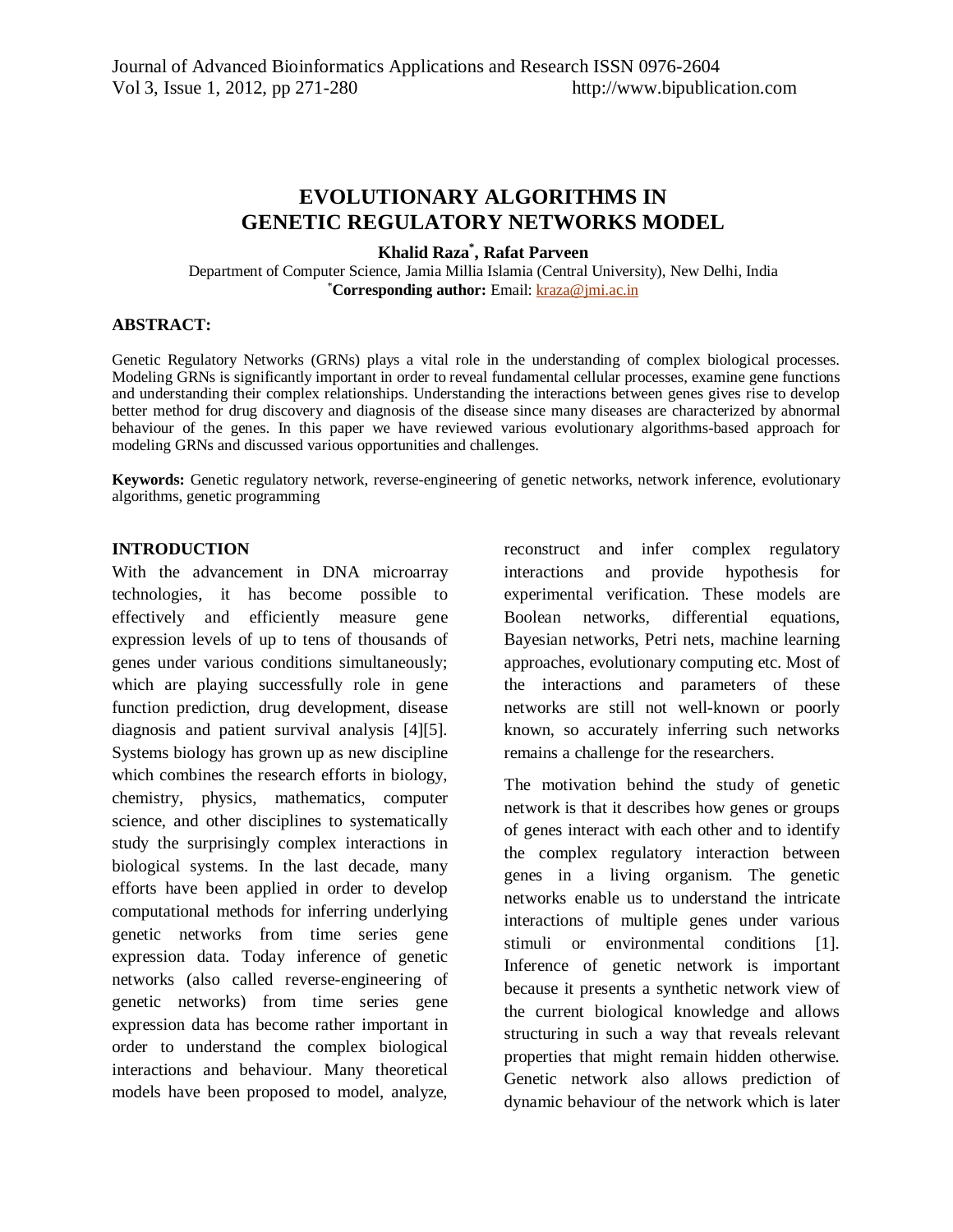compared with experimental results and allows either confirmation of the model's accuracy or recommend correction in the model. System Biology is a fast growing interdisciplinary research area which tries to decipher the complex interactions between cell products [2].

A large number of mathematical modeling techniques and inferential algorithm have been devised. Basic steps for modeling genetic regulatory networks (GRNs) consists of few main steps such as i) choosing an appropriate model ii) inferring parameters from the data iii) validating the model iv) conducting simulations of the GRN to predict its behaviour under various conditions [3]. For modeling GRN, genes are treated as variables which change their expression values with respect to time. The rest of the paper is organized as follows. Section II discusses some of the basic modeling techniques, such as Boolean networks, generalized Bayesian networks, linear and nonlinear differential equations, Petri net, fuzz logic, artificial neural networks etc. Section III gives a brief concept of about evolutionary algorithms. Section IV discusses the role of evolutionary algorithms (EA) and its hybridization in gene regulatory networks modeling. Finally Section V concludes the paper by comparing various EAbased approaches, their merits and flaws and highlighting some of the challenges and future trends.

## **[II] MODELING TECHNIQUES**

There are several approaches for modeling and inferring GRNs from gene expression data including directed graphs model, Boolean networks [6]–[8], generalized Bayesian networks [9][10], linear and non-linear ordinary differential equations (ODEs) [11]–[15], Petri net [16][17], fuzzy logic, artificial neural networks etc.

*Directed graph* is the most simple and straightforward way to model a GRN. Here vertices of the directed graph represent genes and edges denote interactions among the genes. A directed edge is defined as a tuple  $(i, j, s)$ , where *i* denotes the head, *j* tail of the edge and *s* is equal to either  $+$  or  $-$  indicating whether *i* is activated or inhibited by *j*. The graph representation of GRNs allows a number of operations that can be carried out to make prediction about biological processes [12]. Figure 1 shows a directed graph representation of GRNs.



**Figure 1.** Directed graph representing a GRN and its definition

*Boolean networks* are based on Boolean logic where each gene is either fully expressed (represented as "1") or not expressed at all (represented as "0"). The interactions between elements can be represented by Boolean functions which calculate the state of a gene from the activation of other genes. Hence, network can transition from one state to another state. The advantages of Boolean network models are its simplicity and finite state space but unfortunately these models are unable to capture the effect of genes at intermediate levels. It also unrealistically assumes that transitions between activation states of the genes are synchronous. In Boolean networks, if there are N genes in a GRN, the network can be in any of the  $2^N$  possible states. This exponential state space makes the classification of attractors a computationally and memory intensive task. Figure 2 shows a Boolean network of three entities a, b and c. The state transitions follow the regulation functions shown on the right,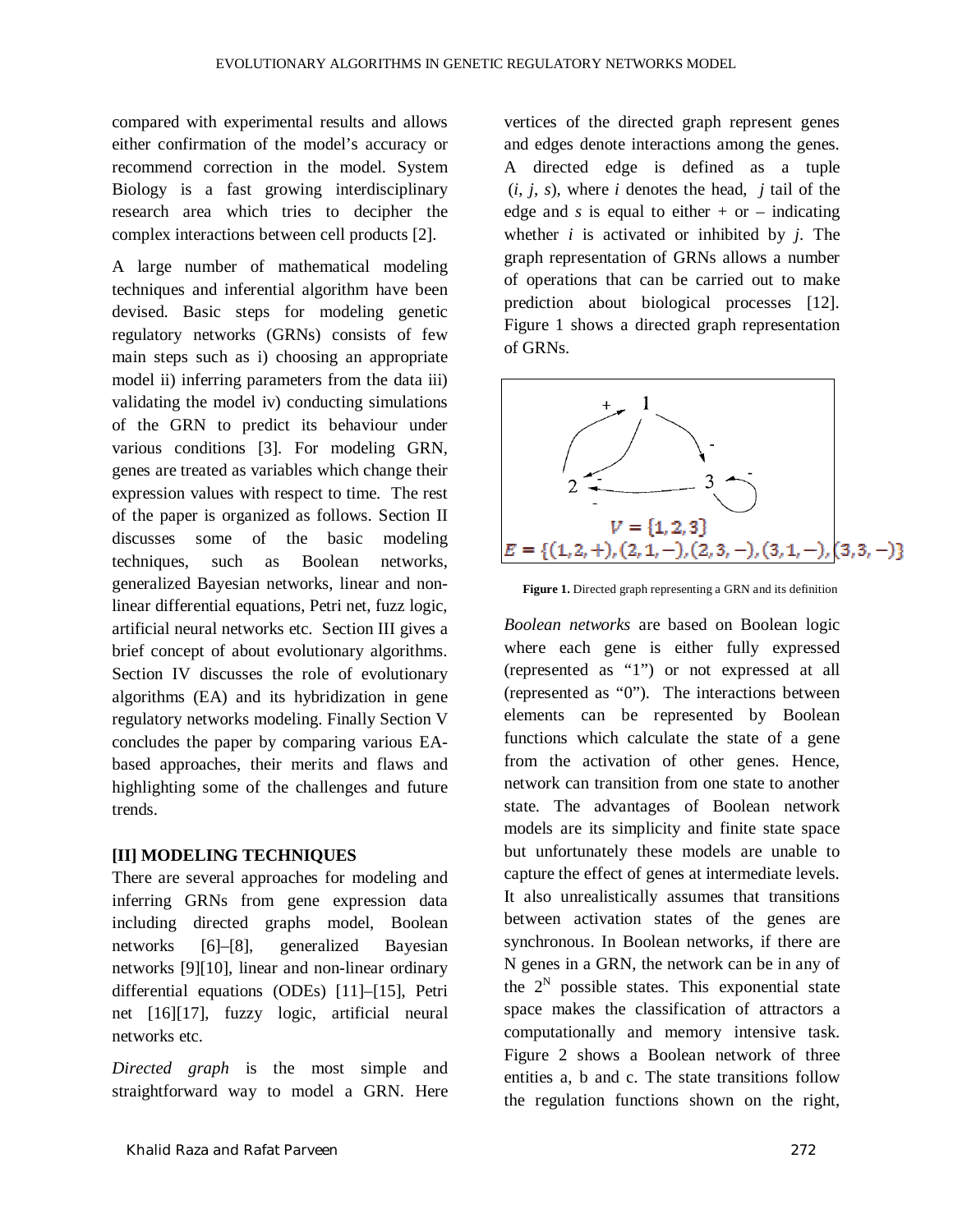which describe the rules of the model. Thin arrows indicate the regulators of each node and time steps are represented by thick arrows [19].

*Bayesian networks* (BNs) models use directed acyclic graph  $G = (V, E)$  to represent the network where vertices (*V*) corresponds to genes and the edges (*E*) presenting the conditionally dependent interactions between genes. These models estimate the multivariate joint probability distributions through local probabilities [18]. The main advantages of these models are its capabilities to deal with the stochastic aspects of gene expression, handling noisy and incomplete data. However, these models are unable to deal with the dynamic aspects of gene regulations. To overcome this dynamicity problem Dynamic Bayesian networks (DBNs) were devised.



**Regulation Functions**

**Figure 2.** A Boolean network with regulation functions of three elements a, b and c [19]

*Ordinary differential equations* (ODEs) have been most widely used techniques for modeling dynamic biochemical systems [18] especially genetic regulatory networks [12]. The ODEs allow more detailed descriptions of network dynamics, by explicitly modeling the concentration changes of molecules over time. The ODE formalism models the concentrations of RNAs, proteins, and other molecules by timedependent variables. Regulatory interactions take the form of functional and differential relations between the concentration variables. Although ODE approach provides detailed information about the network's dynamics but it requires high-quality data on kinetic parameters and hence it is currently applicable to only a few systems. A detailed discussion and review about various differential equation-based models can be found in [12] and [19].

*Petri net* is a non-deterministic approach for modeling the dynamics of regulatory networks. Petri nets are an extension to graph models that represents a well-established technique for modeling regulatory systems. Following the analogy of biological systems, Petri nets have successfully been applied for simulating gene regulatory network, allowing simple quantitative representation of dynamic processes. The drawback of Petri nets model is that it does not support hierarchical structuring, which makes them difficult to use for large-scale models.

*Fuzzy logic* is one of the constituents of soft computing technique which has been drawn from engineering and other applied sciences. Fuzzy logic is suitable for modeling GRN because i) fuzzy logic extracts trends not values so fuzzy logic is inherently tolerant to noisy data ii) it is computationally efficient and can be extended to large number of components and iii) it is implemented in a user-friendly language (e.g. if-then rules). Fuzzy logic has been successfully used for modeling gene regulatory networks due to its capability to represent nonlinear systems, its friendly language to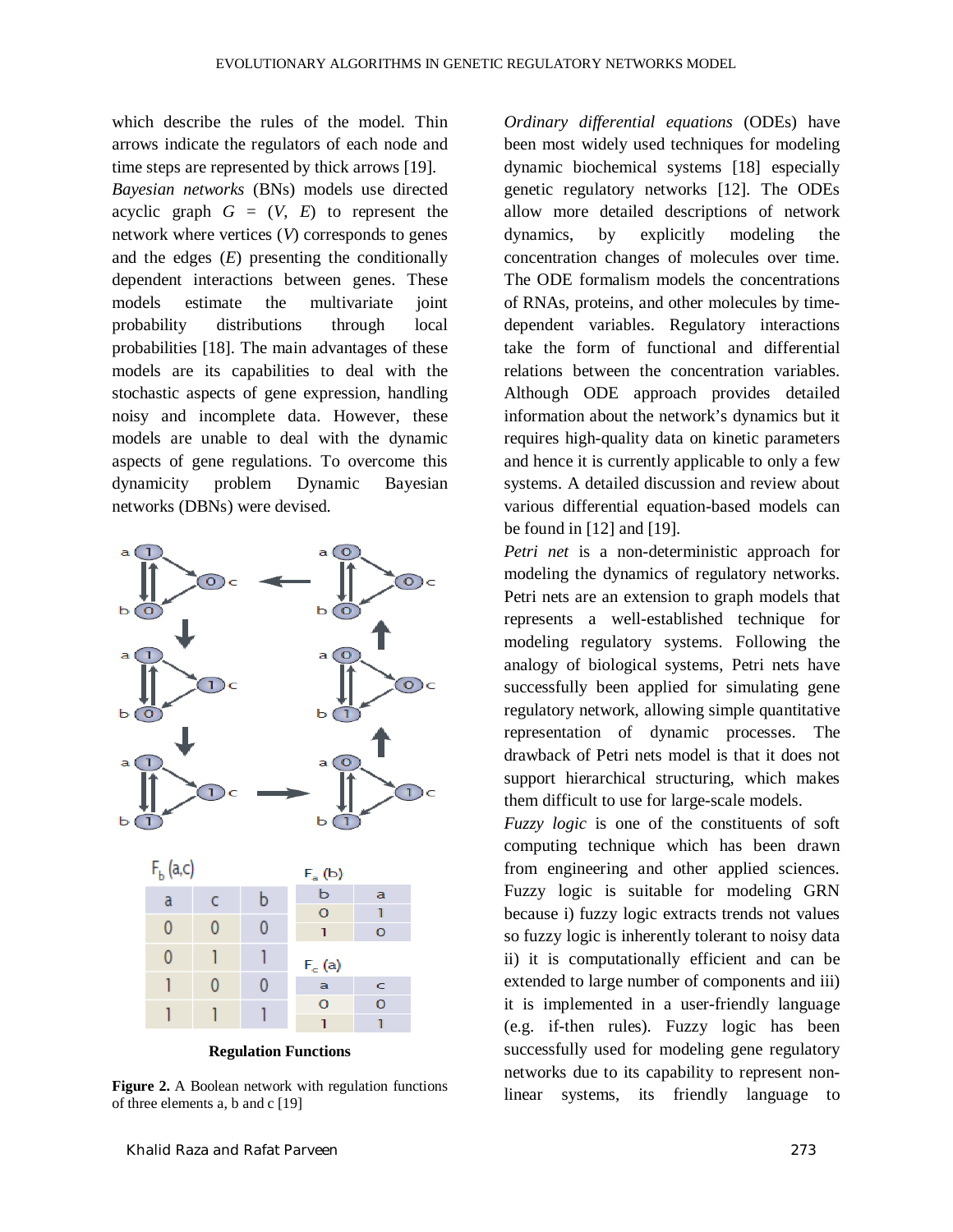incorporate and edit domain knowledge in the form of fuzzy rules [20]–[24]. However, computational time is a major obstacle in developing more complex fuzzy models. One solution to this problem can be preprocessing of data so that computation time can be reduced. Most widely used method of data pre-processing is data clustering. A wide range of clustering algorithms bas been proposed in the literature including hierarchical clustering, adaptive resonance theory (ART) [51], self-organizing maps (SOM), k-means, and fuzzy c-means.

*Artificial neural networks* (ANNs) have been developed as generalization of mathematical models of biological nervous systems. The capabilities of ANNs to learn from the data-rich environment, approximate any multivariate nonlinear function and its robustness to noisy data make it a suitable choice for modeling GRNs from gene expression data. Neural network architecture has a number of nodes and wirings between them. Generally, the number of nodes is defined as the number of genes but it may also represent any other factors involved in the regulatory network. Let a N-dimensional vector  $u(t)$  be the expression state of a gene network containing N genes and element  $u_i(t)$  is the expression state of gene *j* at time *t*. The wirings define regulatory interactions between genes, which are represented by a weight matrix *w*. A wiring from gene *j* to gene *i* means a nonzero weight  $w_{ii}$ . A positive weight implies a stimulating effect (positive feedback) while a negative weight implies repression (negative feedback). A zero weight *wi*; means no regulatory interaction. The control strength is the multiplication of weight  $w_{ij}$  and state value  $u_j$ . The total regulatory input to gene *i* is the sum of regulatory strengths of all genes in the regulatory network [52],

$$
r_i(t) = \sum_{j=1}^{N} w_{ij} u_j(t) + \alpha_i, \quad i = 1, 2, ..., N
$$

where  $\alpha_i$  is a parameter to represent the influence of external inputs or reaction delay. A

Khalid Raza and Rafat Parveen 274

squashing function then transfers the regulatory input  $r(t)$  into a normalized transcriptional response. Various types of ANNs have been successfully applied for modeling gene regulatory interactions including perceptrons  $[25]$ – $[27]$ , self-organizing maps  $[28]$ – $[29]$  and recurrent neural networks (RNNs) [30][31].

### **BASICS OF EVOLUTIONARY ALGORITHMS**

*Evolutionary algorithms* (EAs) are optimization algorithm based on Darwin's theory of evolution. The field of evolutionary algorithms has been growing rapidly over the last few years. It is basically a search algorithm that is modeled on the mechanics of natural selection and natural genetics. It combines survival of the fittest among individuals with a structured yet randomized information exchange to form a search algorithm. In EAs optimization techniques searching from a population are done from a single point and for each iterations a competitive selection is done. The solutions with high "fitness" are recombined with other solutions. The solutions are then "mutated" by making a small change to a single element of the solution. The main purpose of recombination and mutation is to generate new solutions but it is biased towards regions of the space for which good solutions have already been identified. Generally, three evolutionary techniques are distinguished: genetic programming (GP), genetic algorithms (GA) and evolutionary programming (EP) (Goldberg, 1989, Michalewicz, 1996). Genetic programming focuses on programs evolution, genetic algorithms focuses on optimizing general combinatorial problems and evolutionary programming focuses on optimizing continuous functions without recombination. EAs belong to the class of probabilistic algorithms and they differ from random algorithms in that they combine elements of directed and stochastic search. Due to this reason EAs are more robust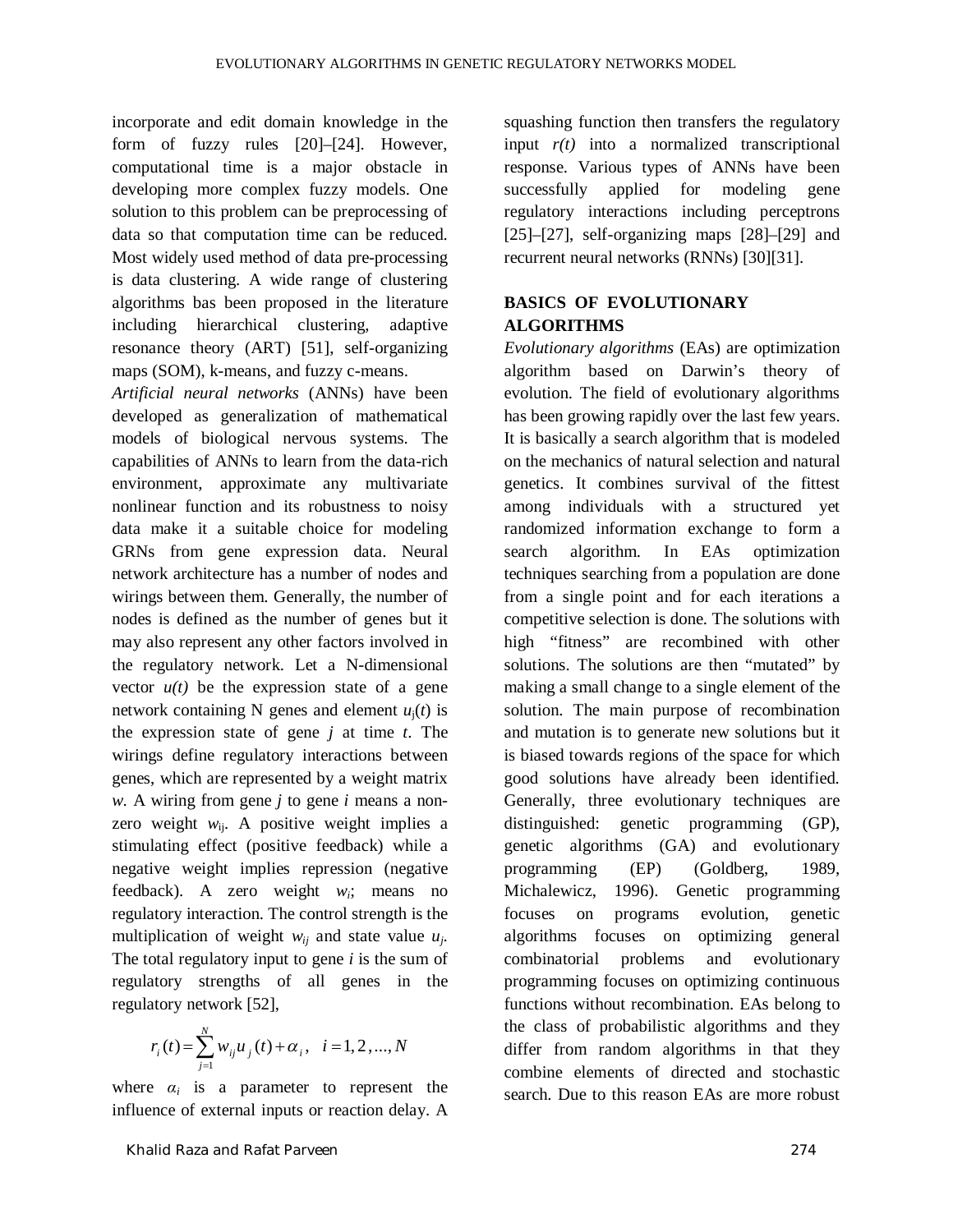than directed search methods. Another merit of EAs is that they maintain a population of potential solutions while other search techniques process a single point of the search space. The limitation of GP and GA-based modeling techniques are that they do not take care of the noise effect which is quite common in microarray data. Figure 3 shows a general scheme of EAs and detailed discussion on EAs can be found in [32][33]. Various constituents of EAs have been successfully applied for modeling GRNs [34]–[51].



**Figure 3. A general scheme of evolutionary algorithm**

## **ROLE OF EVOLUTIONARY ALGORITHMS IN GRN MODELING**

Several constituents of evolutionary algorithms such as genetic programming, genetic algorithm, evolutionary programming and their hybridization have been successfully applied for efficient modeling genetic regulatory networks. A combination of Genetic Programming (GP) and Least Mean Square (LMS) method, called LMS-GP, to identify a concise form of regulation between genes from time series data has been applied by Ando *et.al.* [35]. The LMS methods are applied to determine the coefficients of the GPs, which decreases the Mean Squared Error (MSE) between the observed and model time series without complicating the GPs. The proposed LMS-GP

model has been tested on artificial as well as real-world data. The model has an average MSE of  $4.21 \times 10^{-3}$  over 10 runs, while standard GP averaged MSE is  $6.704 \times 10^{-3}$  over 10 runs. Genetic programming jointly with Kalman filtering approach to infer GRNs from time series data has been applied by Wang *et.al.* [36]. In this method, nonlinear differential equation model is adopted and an iterative algorithm has been proposed to identify the model. Here GP is employed to identify the structure of the model and Kalman filtering is deployed to estimate the parameters in each of the iterations. The proposed model has been tested using synthetic as well as time-series gene-expression data of yeast protein synthesis. Due to availability of noise in microarray data, the Kalman filtering may not be appropriate for estimating parameters.

Decoupled S-system formalism for inferring effective kinetic parameters from time series data and Trigonometric Differential Evolution (TDE) as the optimization engine for capturing the dynamics of gene expression data has been applied by Noman *et.al.* [37]. Here fitness function used is a modified version of Kimaru *et.al.* [38] for minimizing the number of false positive predictions. Spare network structure has been identified with the help of hill-climbing local search (HCLS) method within the framework of proposed EA. Experiments on small scale artificial network in noise-free as well as noisy environment is done and found that proposed model successfully identify the network structure and its parameter values. Reallife data has also been used for reconstructing the SOS DNA repair network of *E.coli*. The proposed model correctly identified the regulations of gene lexA and some other known regulations. The doubled S-system model proposed by Chowdhury and Chetty [45] extended the work of Noman *et.al.* [37]. In this model, GA is used for scoring the networks' several useful features for accurate inference of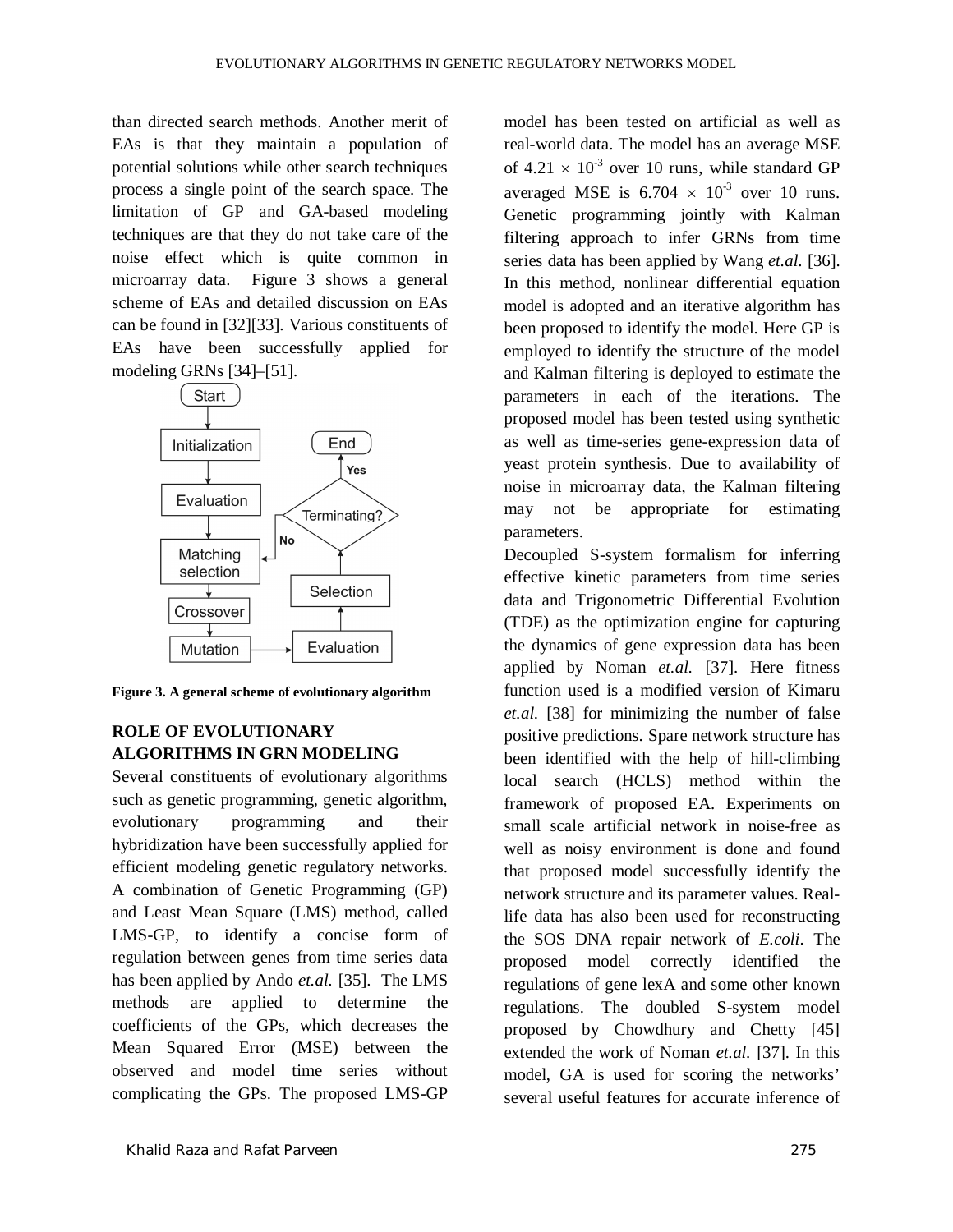network, such as a Prediction Initialization (PI) algorithm to initialize the individuals, a Flip Operation (FO) for matching the values, and a restricted execution of HCLS over few individuals. It also proposes a refinement technique for optimizing sensitivity and specificity of inferred networks [45].

Maeshiro *et.al.* [34] proposed an EAs based approach to predict GRNs from gene expression time course data which consists of two stage loop each using following steps: i) generate M initial fictitious networks ii) simulate each network with ultra high speed simulator Starpack [47] (Signal Transduction Advanced Research Package) and find out the differences from biological experimental data iii) finish, if reaches maximum number of loops or the score of the top ranked network shows no improvement, iv) execute roulette selection, mutate and execute crossover to generate a new set of networks. Here simulation of the second stage has higher precision over first stage, serving as local optimization process. The proposed model was tested on five synthetic networks and results were compared with dynamic Bayesian network model and found that sensitivity is approximately 5% higher and precision was approximately equal. The prediction of four networks resulted in the sensitivity of 70–80%, and precision of 70%.

Ho *et.al.* [40] proposed an intelligent two-stage evolutionary algorithm (iTEA) to infer the Ssystem models of N-gene genetic networks from time-series data of gene expression. The problem is initially decomposed into N optimization subproblems having 2(N+1) parameters each. In the first stage, each subproblem is solved using EA and intelligent crossover based on an orthogonal arrays and factor analysis. In the second stage, solutions of the N subproblems are combined and refined using an OED-based simulated annealing framework for handling noisy gene expression data. The efficiency of iTEA was evaluated using simulated expression patterns with and without noise. Huang *et.al.* [49] extended the method iTEA proposed by [40] by generating additional multiple data sets of gene expression profiles by perturbing the given data set and named it as iTEAP method. The iTEAP model copes up "multiplicity of solutions" by using noisy duplicates to obtain accurate and robust GRNs. Shu *et.al.* [46] has introduced an improved version of iTEA method named it as iTEA2 for establishing large-scale GRN by incorporating gene regulation domain knowledge in EA. The iTEA2 method uses hybridize encoding scheme that comprises of regulation strength, gene number regulated, and binary control parameters in a chromosome where value of the strength parameter is the kinetic order and control parameters indicate that the up- and down-regulated kinetic orders are active or not. If I be the maximal number of genes that directly regulated each gene then total number of parameters encoded in a chromosome for one gene is 5I+2, which is independent of N. Hence, the number of parameters needed for the construction of GRN reduced from  $O(N^2)$  to O(N) [46].

Chan *et.al.* [41] extracted GRNs from timeseries gene expression data using a two-stage methodology that was implemented in the software tool "Gene Network Explorer (GNetXP)". At the first stage, GA has been applied in selecting the initial cluster centers for subsequent Expectation Maximization (EM) partitioning. At the second stage, Kalman Filter was deployed to identify a set of first-order differential equations which describes the dynamics of the network and used these equations for determining important gene interactions and predicting gene expression values at future time points. The proposed methodology was tested on the human fibroblast response gene expression data.

Tominaga and Horton [42] developed algorithm for inferring biological networks using only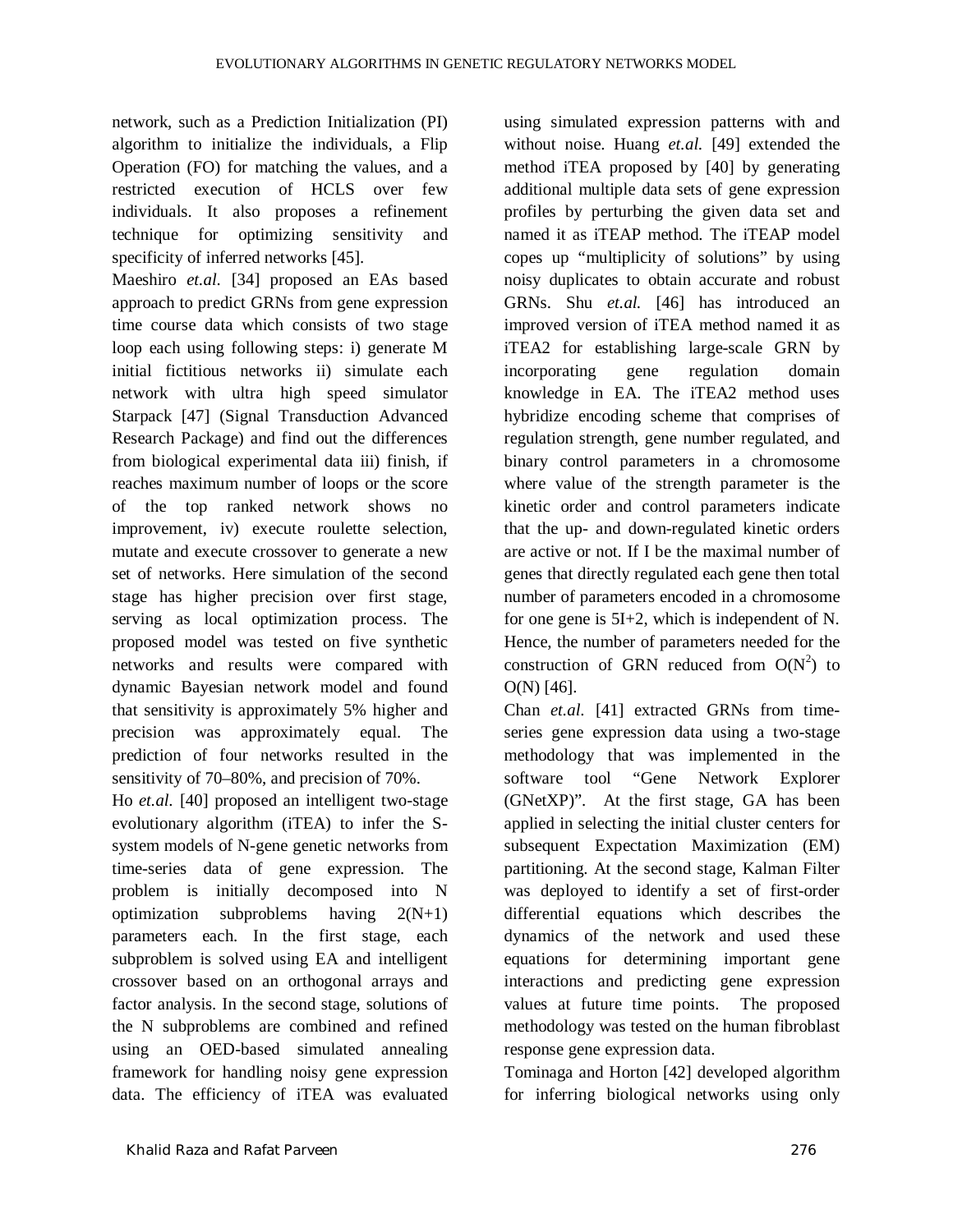time-series data restricted to a scale-free networks. The S-System was adopted as network model and distributed GA to optimize the model. The inherent parallelism enhances the performance of the model [18]. Ram and Chetty [43] proposed a causal GA-based approach for learning GRNs which is guided by exploiting certain characteristics of diversity and heuristic in order to generate better networks. The proposed formalism is named as guided genetic algorithm (GGA) approach.

describe their regulation type. In this hybridized approach, recurrent network, self-organizing structure and evolutionary training generate an optimum pool of regulatory relationships and fuzzy systems tolerate noise-related issues.

One of the main objectives of understanding gene regulation is to reveal how combination of transcription factors (TFs) control sets of coexpressed genes under specific experimental conditions. Schroder *et.al.* [50] proposed multiobjective genetic algorithms (MOGAs) for

| <b>Techniques applied</b>                       | <b>Results obtained</b>                                                             | References                                  |
|-------------------------------------------------|-------------------------------------------------------------------------------------|---------------------------------------------|
| Multi-objective GA+<br>biclustering             | Extracted GRN using correlation                                                     | Mitra et.al., 2009 [39]                     |
| Multi-objective GA (MOGA)                       | Infers transcriptional regulators for sets<br>of co-expressed genes                 | Schr" oder et.al. 2011 [50]                 |
| Distributed GA (named as iTEA)                  | Divided problem into N optimization<br>subproblems                                  | Ho et.al. 2007 [40]                         |
| EA+ domain knowledge<br>(named as iTEA2)        | Infers large-scale GRNs                                                             | Shuet.al. 2011 [46]                         |
| $GA + clustering$                               | Modeled GRN using Kalman filters                                                    | Chan et.al. 2006 [41]                       |
| GA+ Fuzzy clustering                            | <b>Reconstructs GRNs</b>                                                            | Shoaib et.al. 2006 [44]                     |
| Guided GA (GGA)                                 | Discovered GRNs                                                                     | Ram & Chetty, 2007 [43]                     |
| <b>Multilayer ENFRN</b>                         | Captures potential regulators of target<br>genes and describe their regulation type | Maraziotis et.al. 2010 [48]                 |
| $GP + LMS$                                      | Describes a causal model for GRNs                                                   | Ando et.al. 2002 [35]                       |
| $GP + Kalman$ Filtering                         | <b>Infers GRNs</b>                                                                  | Wanget.al. 2006 [36]                        |
| Doubled S-System + TDE                          | Captures the dynamics of GRNs                                                       | Noman et.al. 2005 [37]                      |
| Distributed GA + S-system +<br>domain knowledge | Modeled GRN in a scale-free network                                                 | Tominaga & Horton, 2006<br>T421             |
| Double S-System $+ PI + FO$                     | <b>Reconstructs GRNs</b>                                                            | Chowdhury & Chetty 2011<br>[45]<br>Tealsing |

### Table: 1. Hybridized form of GAs for Modeling GRNs

Mitra *et.al.* [39] proposed multiobjective evolutionary biclustering and correlation-based approach to extract gene interaction networks from microarray data. Biclustering has been applied to find a subset of similarly expressed genes under some specific experimental condition. To add/remove relevant/irrelevant genes for fine tuning, local search strategy has been deployed. Preprocessing technique is applied to preserve strongly correlated gene interaction pairs.

A multilayer evolutionary trained neuro-fuzzy recurrent network (ENFRN) approach was proposed by Maraziotis *et.al.* [48] which captures potential regulators of target genes and

inferring transcriptional regulators for sets of coexpressed genes. In this work, three objective functions have been designed for stimulus response and can be used to integrate a priori knowledge into the detection of gene regulatory modules. The proposed method was tested and evaluated on whole genome microarray measurements of drug-response in human hepatocytes [50].

Adaptive Fuzzy Evolutionary GRN Reconstruction (AFEGRN) framework has been developed by Shoaib *et.al.* [44] for modeling GRNs. The AFEGRN framework is able to automatically determine model parameters, for example, number of clusters for fuzzy c-means using fuzzy-PBM index and estimation of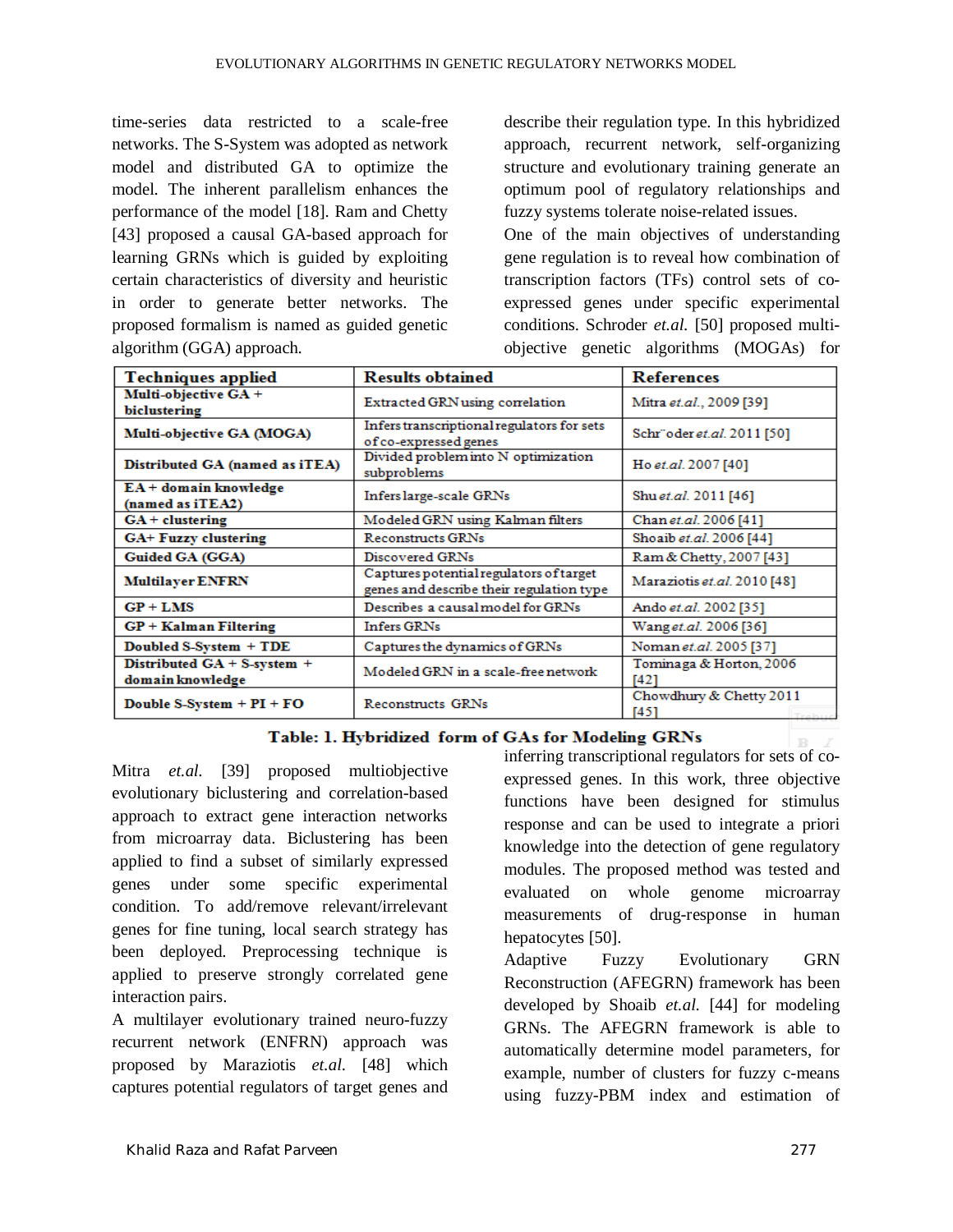Gaussian Distribution Algorithm. The proposed model was tested using breast cancer data to demonstrate effectiveness of AFEGRN to model any GRN. The proposed framework composed of six steps: i) data preprocessing ii) computation of number of clusters iii) clustering using fuzzy c-means iv) gene selection v) GRN construction and vi) GRNs comparison. Table 1 shows a comparative view of various hybridized form of GA-based approach and their results obtained. EA-based approaches are generally hybridized, with several other techniques such as clustering, least mean square, Kalman filtering, Trigonometric Differential Evolution, etc, for better results.

### **CONCLUSIONS & CHALLENGES**

The models of gene regulatory networks are developed to capture the behavior of the system being modeled, and it is also able to produce predictions corresponding with experimental observations. Understanding GRNs is essential because a) it offers a large-scale, coarse-grained view of an organism at the mRNA level b) gives important indications for complex diseases c) assist in the development of target and personalized medicines d) helps in understanding evolution by comparing genetic networks of various genomes and e) explains how different phenotypes emanate and which groups of genes are responsible for them.

Pure EAs are useful tool to analyze only small networks. However, it can be hybridized to enhance its efficiency for large networks. Although hybridized methods are computationally expensive and perform well with small-size networks but they become less efficient when analyzing the large-size networks. Scalability and parallelism can be achieved at several-level, from individual evaluation to iterative and breaking the entire problem into sub-problems. Various methods such as PSOs, RNNs, FLs, ANNs, ODEs etc. has been fused with EAs to get some good results. One of the important issues with the inference of GRN from microarray data is both limited and noisy nature of these data. It shows the compelling need to look for time-series data from various sources and some other types of biological data such as ChIP, knockout microarray experiments, protein-protein interactions and miRNA interference data. These types of data can be included in EAs in a multiobjective setting in order to speed up convergence.

### **REFERENCES**

- [1] Y. Sun, Gang Feng and Jinde Cao, "A New Approach to Dynamic Fuzzy Modeling of Genetic Regulatory Networks"*, IEEE Transactions on Nanobioscience*, vol. 9, no. 4, pp. 263-272, 2010.
- [2] H. Kitano, *Systems biology: a brief overview,* Science 2002; 295 (5560): 1662-1664.
- [3] Alina Sîrbu, Heather J Ruskin and Martin Crane, "Comparison of evolutionary algorithms in gene regulatory network model inference", *BMC Bioinformatics*, 11:59, 2010.
- [4] R. Xu, X. Cai and D. Wunsch II, "Gene Expression Data for DLBCL Cancel Survival Prediction with a Combination of Machine Learning Technologies", *Proc. 27th Annual Int'l Conference, IEEE Eng. In Medicine and Biology Soc*., pp. 894-897, 2005.
- [5] G. McLachlam, K. Do and C. Ambroise, *Analyzing Microarray Gene Expression Data,* John Wiley & Songs, 2004.
- [6] T. Akutsu, S. Miyano and S. Kuhara, *Identification of genetic networks from a small number of gene expression patterns under the Boolean network model*, Pac Symp Biocomput, 17-28, 1999.
- [7] S. Martin, Z. Shang, A. Martino and J-L. Faulon, *Boolean Dynamics of Genetic Regulatory Networks Inferred from Microarray Time Series Data*, Bioinformatics, vol. 23, pp. 866-874, 2007.
- [8] I. Shmulevich, E.R. Dougherty, S. Kim, and W. Zhang, *Probabilistic Boolean Networks: A Rule-Based Uncertainty Model for Gene Regulatory Networks*, Bioinformatics, vol. 18, pp. 261-274, 2002.
- [9] N. Friedman, M. Linial, I. Nachman, and D. Pe'er, *Using Bayesian Networks to Analyze Expression Data*, J. Computational Biology, vol. 7, pp. 601-620, 2000.
- [10]D. Husmeier, *Sensitivity and Specificity of Inferring Genetic Regulatory Interactions from Microarray Experiments with Dynamic Bayesian Networks,* Bioinformatics, vol. 19, pp. 2271-2282, 2003.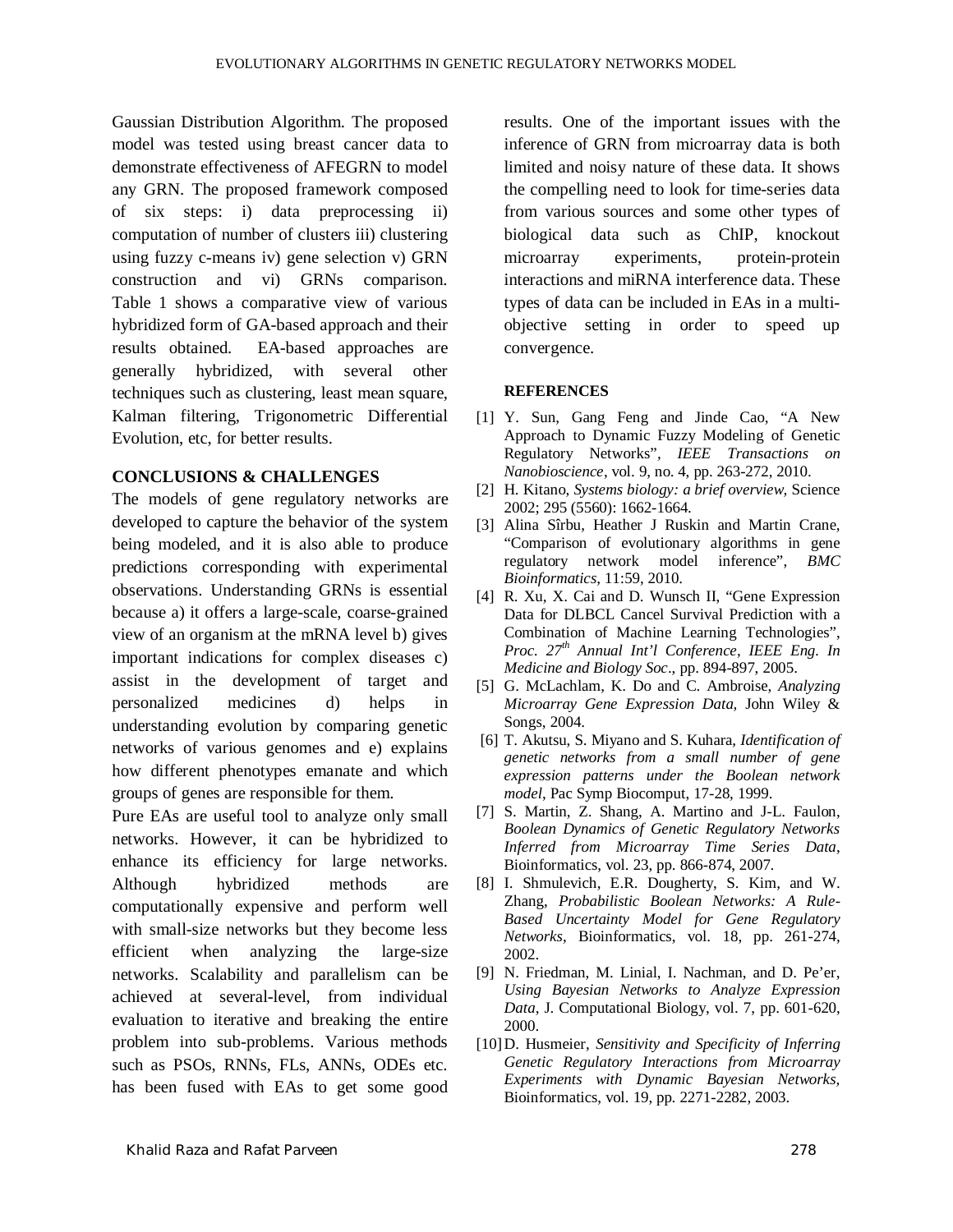- [11]E. Klipp, *Systems Biology In Practice*: *Concepts, Implementation and Application*, Wiley-VCH, Weinheim, 2005.
- [12]H. de Jong, *Modeling and Simulation of Genetic Regulatory Systems: A Literature Review*, J. Computational Biology, vol. 9, pp. 67-103, 2002.
- [13]H. de Jong and M. Page, *Search for Steady States of Piecewise-Linear Differential Equation Models of Genetic Regulatory Networks*, IEEE/ACM Trans. Computational Biology and Bioinformatics, vol. 5, no. 2, pp. 208-222, Apr.-June 2008.
- [14]T. Chen, H.L. He and G.M. Churck, *Modeling gene expression with differential equations,* Pac. Symp. Biocomput, pp. 29-40, 1999.
- [15]J.J. Tyson, A. Csikasz-Nagy and B. Novak, *The dynamics of cell cycle regulation*, Bioessays 2002, 24(12): 1095-1109.
- [16]I. Koch, M. Schueler and M. Heiner, *STEPP – search tool for exploration of Petri net paths: a new tool for Petri net-based path analysis in biochemical networks,* In Silico Biol. 5, 129-137, 2005.
- [17]Raed I. Hamed, Syed I. Ahson and Rafat Parveen, *Designing Genetic Regulatory Networks Using Fuzzy Petri Nets Approach*, International Journal of Automation and Computing, Vol. 7, No. 3, pp. 403- 412, 2010.
- [18]Sushmita Mitra, Ranajit Das and Yoichi Hayashi, *Genetic Networks and Soft Computing,* IEEE/ACM Transactions on Computation Biology and Bioinformatics, Vol. 8, No. 1, pp. 94-107, 2011.
- [19]Guy Karlebach and Ron Shamir, *Modeling and analysis of gene regulatory networks,* Nature Reviews Molecular Cell Biology, Vol. 9, pp. 770- 780, 2008.
- [20]P.J. Woolf and Y. Wang, A Fuzzy Logic Approach to Analyzing Gene Expression Data, Physiological Genomics, vol. 3, pp. 9-15, 2000.
- [21]H. Ressom, D. Wang, R.S. Varghese and R. Reynolds, Fuzzy Logic-Based Gene Regulatory Network, *12th IEEE International Conference on Fuzzy System*, vol. 2, pp. 1210-1215, 2003.
- [22] Pan Du, et. al., Modeling Gene Expression Networks Using Fuzzy Logic, *IEEE Transcation on Systems, Man and Cybernetic – Part B: Cybernetics*, vol. 35, no. 6. pp. 1351-1359, 2005.
- [23]Yonghui Sun, Gang Feng and Jinde Cao, A New Approach to Dynamic Fuzzy Modeling of Genetic Regulatory Networks, IEEE Transactions on Nanobioscience, vol. 9, no. 4, pp. 263-272, 2010.
- [24]R. Ram, Madhu Chetty and Trevor I. Dix, "Fuzzy Model for Gene Regulatory Network," *Proc. of IEEE Congress on Evolutionary Computation*, pp. 1450- 1455, 2006.
- [25]S. Kim, et.al., *Multivariate Measurement of Gene Expression Relationships*, Genomics, vol. 67, pp. 201-209, 2000.
- [26]J. Huang, H. Shimizu, and S. Shioya, *Clustering Gene Expression Pattern and Extracting Relationship in Gene Network Based on Artificial Neural Networks*, J. Bioscience and Bioeng., vol. 96, pp. 421-428, 2003.
- [27]Xiaobo Zhou, et.al., A Bayesian connectivity-based approach to constructing probabilistic gene regulatory networks, Bioinformatics, 20 (17): 2918- 292, 2004.
- [28]J. Vohradsky, Neural Network Model of Gene Expression, FASEB J., vol. 15, pp. 846-854, 2001.
- [29]D.C. Weaver, C.T. Workman, and G.D. Stormo, Modeling Regulatory Networks with Weight Matrices, Proc. Pacific Symp. Biocomputing, pp. 112-123, 1999.
- [30]Xiao Hu, Ann Maglia and Donald C. Wunsch II, A General Recurrent Neural Network Approach to Model Genetic Regulatory Networks, Proc. of IEEE Engineering in Medicine and Biology Annual Conference, pp. 4735-4738, 2005.
- [31]Debasish Datta, et.al., A Recurrent Fuzzy Neural Model of a Gene Regulatory Network for Knowledge Extraction Using Differential Equation, *Proc. of IEEE Congress on Evolutionary Computation*, pp. 2900-2906, 2009.
- [32]J.R. Koza, Gene Programming, MIT Press: Cambridge, M.A., 1992.
- [33]T. Back, Evolutionary Algorithms in Theory and Practice, Oxford University Press, New York, 1996.
- [34]T. Maeshiro, et.al., An evolutionary system for prediction of gene regulatory networks in biological cells, SICE Annual Conference 2007, pp. 1577-1581, 2007.
- [35] S. Ando, E. Sakamoto and H. Iba, Modeling genetic network by hybrid GP, Proceedings of the 2002 Congress on Evolutionary Computation, 2002. CEC '02., vol.1, no., pp.291-296, 2002.
- [36]Haixin Wang, Lijun Qian and E. Dougherty, Inference of gene regulatory networks using genetic programming and Kalman filter, *IEEE GENSIPS*, pp. 27-28, 2006.
- [37]Nasimul Noman and Hitoshi Iba, Reverse engineering genetic networks using evolutionary computation, Genome Informatics 16(2): 205-214, 2005.
- [38]S. Kimura *et.al*., Inference of S-system models of genetic networks using cooperative coevolutionary algorithm, Bioinformatics, 21(7): 1154-1163, 2005.
- [39]S. Mitra, R. Das, H. Banka, and S. Mukhopadhyay, "Gene Interaction – An Evolutionary Biclustering Approach," Information Fusion, Elsevier, vol. 10, pp. 242-249, 2009.
- [40]S.Y. Ho, *et.al.*, An Intelligent Two-Stage Evolutionary Algorithm for Dynamic Pathway Identification from Gene Expression Profiles,